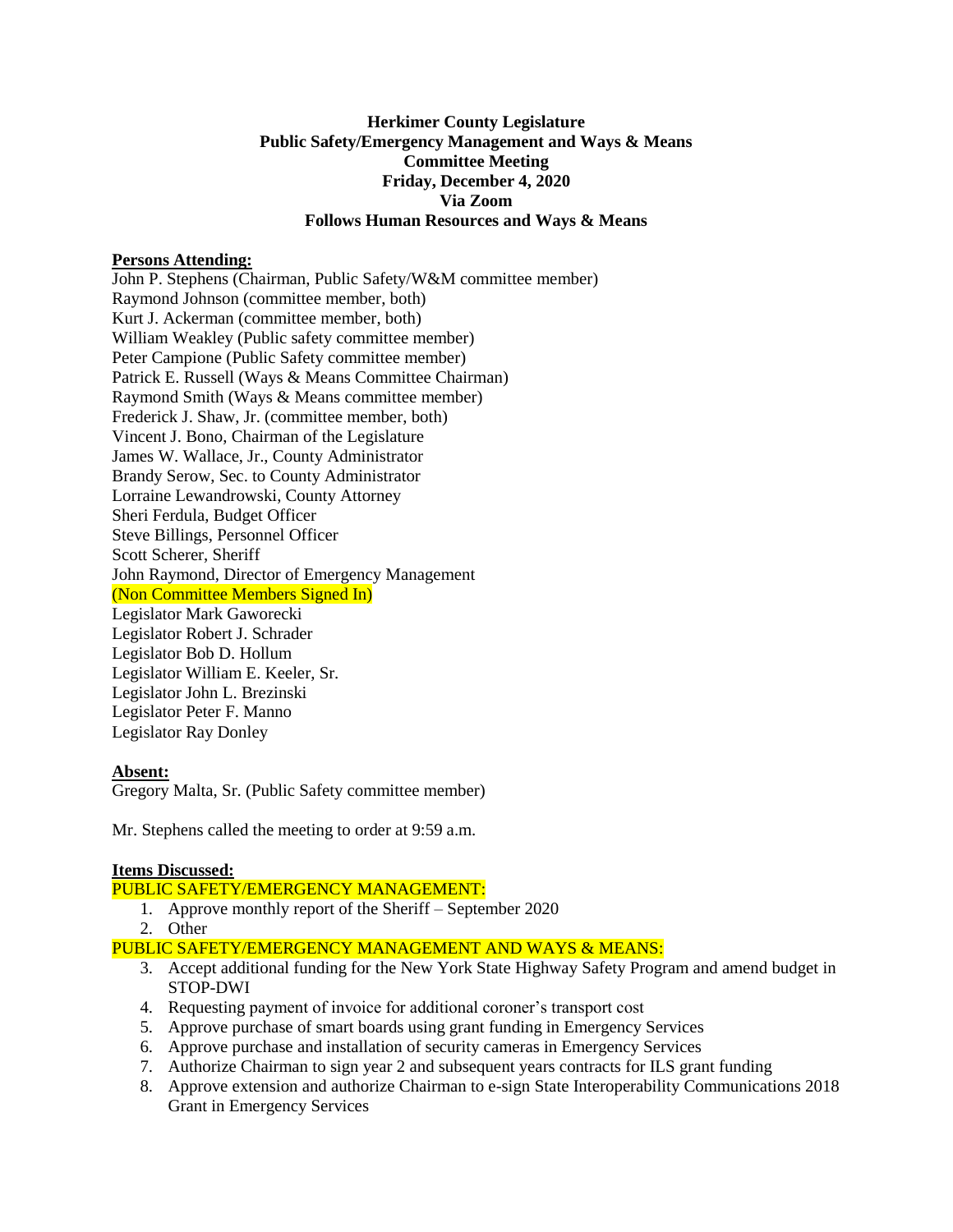9. Other

### **Committee Vote Record:**

PUBLIC SAFETY/EMERGENCY MANAGEMENT:

Mr. Stephens: "First thing, approve the monthly report of the Sheriff for September."

Item #1 – On motion of Mr. Bono, seconded by Mr. Campione for Public Safety, Item #1 was voted on and approved. Unanimous.

Item  $#2 - N/A$ .

### PUBLIC SAFETY/EMERGENCY MANAGEMENT AND WAYS & MEANS:

Mr. Stephens: "Number three, accept additional funding for the New York State Highway Safety Program and amend budget in STOP-DWI. Mike Edwards are you on? Sheri, is this the money we didn't get at first and now we are getting it?"

Sheri Ferdula: "No. This is left over money from the program. When there is left over money they distribute it out to the counties to be used. That's what this is."

Mr. Stephens: "Ok."

Item #3 – On motion of Mr. Weakley, seconded by Mr. Johnson for Public Safety, and on motion of Mr. Shaw, seconded by Mr. Bono for Ways & Means, Item #3 was voted on, approved and moved for Resolution. Unanimous.

Mr. Stephens: "Next is request payment of invoice for additional coroner's transport cost. I have a quick question on this and I'm sure, Jim Wallace can maybe help me on this. They are asking for \$250 but if we are only paying the county mileage and it's only thirty some miles, that doesn't come out right. Can somebody explain to me why that is different?"

Jim Wallace: "John, what they asked and what we usually do, I think that's what Shari is sharing with us, normally we would pay, we've done this a few times where we've paid our regular rate plus the mileage. Britt and I were looking yesterday, five or six times over the years. They are asking for an extra amount which is not recommended by us but again, we don't have that decision making. It has to come to the committee. I'm not sure if that helps."

Mr. Russell: "We have done it in the past."

Jim Wallace: "The mileage plus the regular rate but not the \$250."

Mr. Bono: "We've done it when we had to go to Albany."

Mr. Stephens: "That I remember but the mileage fee and the miles transported doesn't add up to me for the \$250. That's why I was questioning this."

Jim Wallace: "I'm saying what we would pay is the mileage plus the \$75 but they are looking for \$250 which we have not paid before."

Mr. Stephens: "Right."

Jim Wallace: "Again, I should have been clearer on that. Sorry about that."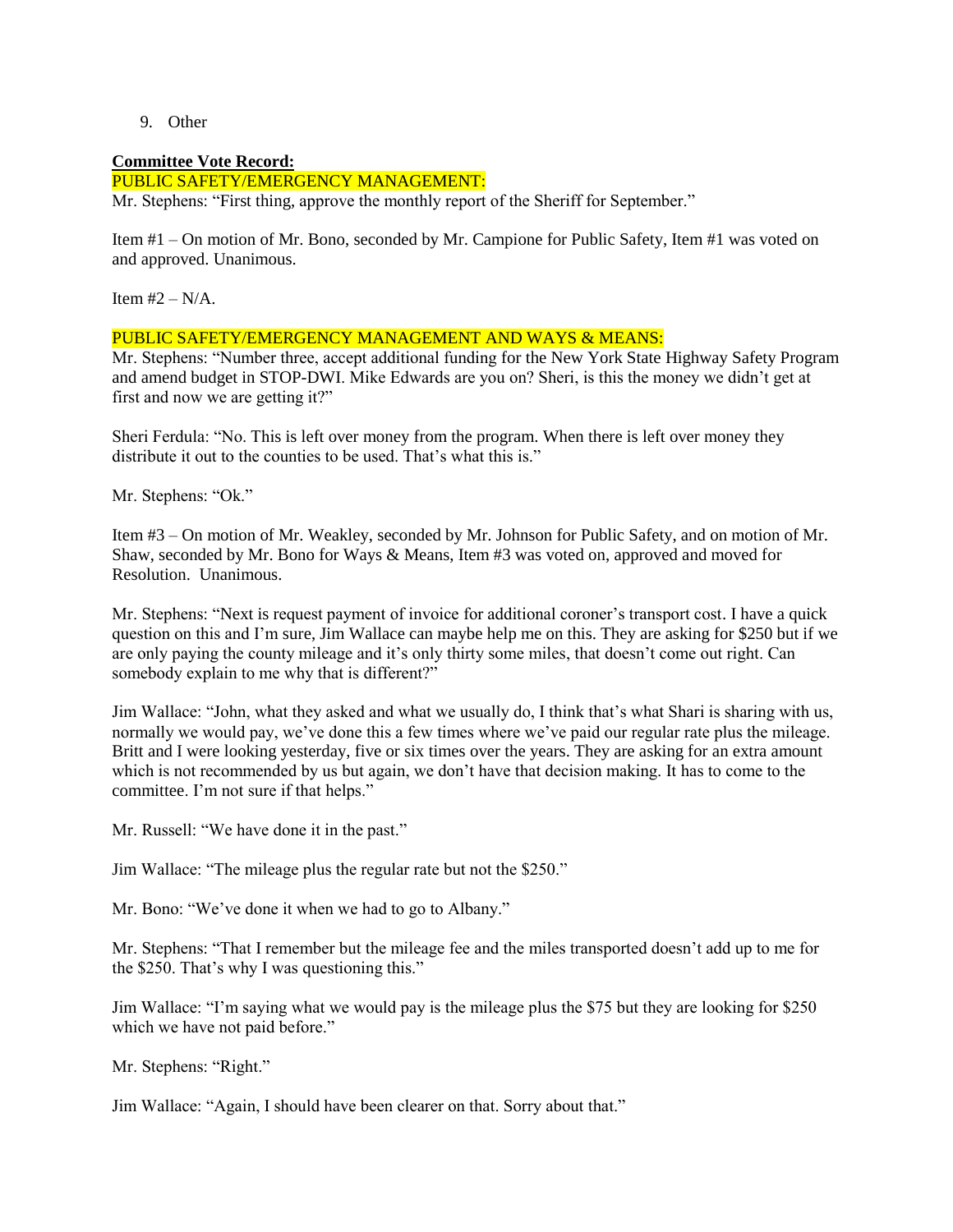Mr. Stephens: "No. That's fine. It's only going to be a little over a \$100 total, isn't it, if we pay the mileage plus the \$75 charge?"

Jim Wallace: "Yes. I think it's like sixty eight miles both ways."

Mr. Johnson: "Can I get a motion from both committees to pay the normal rate and mileage."

Mr. Russell: "Oh, this is the ambulance service that's asking for money?"

Mr. Stephens: "Yes."

Mr. Russell: "Yeah, I don't think we have ever done that."

Mr. Stephens: "No. All in favor to pay the fee and mileage only?"

Item # 4 – On motion of Mr. Johnson, seconded by Mr. Bono for Public Safety, and on motion of Mr. Johnson, seconded by Mr. Bono for Ways & Means, Item #4 was voted on, approved and moved for Resolution. Unanimous.

Mr. Stephens: "Number five approve purchase of SMART boards using grant funding in Emergency Services. Mr. Raymond, a quick spiel please."

John Raymond: "These are SMART boards we would use in the Emergency Operations Center. We decided to go with portable boards. We would keep them in the OC but if they had to be moved somewhere else for some reason we couldn't use the OC or we needed to move them somewhere else we could. The lowest price, we went through Information Services IT to get the quotes, the lowest quote was from CDW-G and this is coming out of SHSP grant 2019, project EM0-13. It's 100% funded by the grant."

Item #5 – On motion of Mr. Weakley, seconded by Mr. Campione for Public Safety, and on motion of Mr. Russell, seconded by Mr. Stephens for Ways & Means, Item #5 was voted on, approved and moved for Resolution. Unanimous.

Mr. Stephens: "Number six approve purchase and installation of security cameras in Emergency Services. John."

John Raymond: "So this would be security cameras mounted on four of our major 911 communication towers and that stuff would be fed back via our new microwave system to the center where we would have alarms and video surveillance in the dispatch room. Kind of a timely topic. I don't know if everybody saw the news. There was a guy, who believed, I guess 5G signals were affecting him and affecting his children. He damaged several cell towers in the City of Utica and he also damaged one of Oneida County's 911 communications tower that is located up on Higby Road near the county line. He did tens of thousands of dollars' worth of damage to that tower by cutting the lines to the antennas. So, not a good thing. So this is kind of a timely thing that we are doing this. They do not have cameras up there working now."

Item #6 – On motion of Mr. Weakley, seconded by Mr. Campione for Public Safety, and on motion of Mr. Stephens, seconded by Mr. Shaw for Ways & Means, Item #6 was voted on, approved and moved for Resolution. Unanimous.